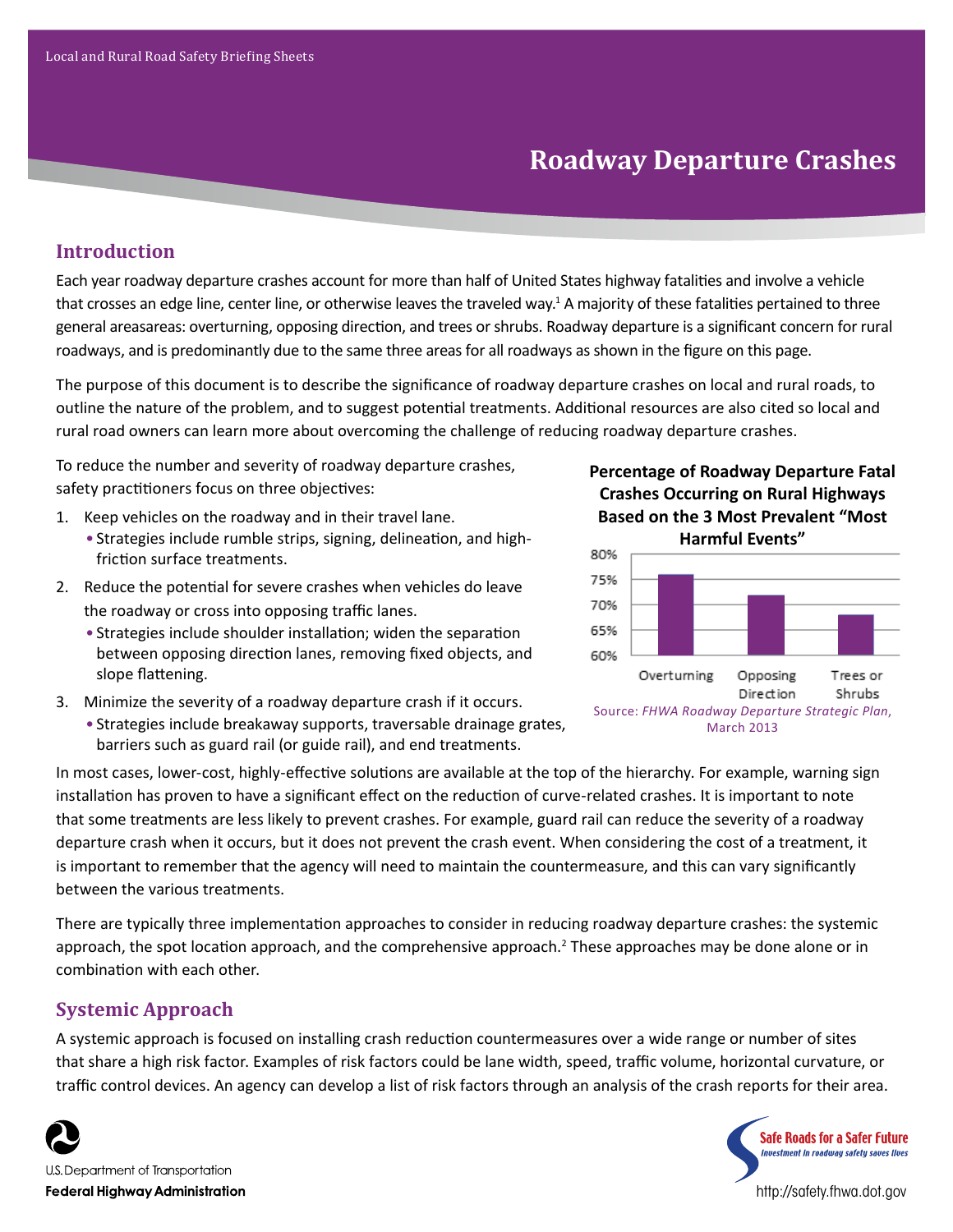This approach is not limited by finding the exact location of crashes, because the approach considers multiple locations with the same risk factors. Countermeasures are selected that can be deployed among all locations that share specific risk factors. These countermeasures are typically low-cost and can be deployed easily.

Although roadway departure crash locations are difficult to predict, the most common contributing factors to severe roadway departure crashes are predictable and consistent from year to year, so a systemic approach to safety mitigation can be quite effective. When addressing roadway departure crashes, the systemic approach typically includes the application of low-cost treatments along segments of roadway or entire routes.

The following low-cost countermeasures have been identified as being effective in reducing roadway departure crashes and resulting injuries and fatalities when applied systemically:

- Basic traffic control such as signing and pavement markings in advance of and within curves.
- Centerline and edge line pavement marking to assist drivers to maintain their position within their lane.
- Center line rumble strips to reduce head-on and opposing-direction sideswipe crashes
- Edge line and shoulder rumble strips to reduce single vehicle run-off-road crashes
- Safety Edge<sub>SM</sub> treatment on the edge of pavement to reduce edge drop-off crashes
- HFST on problem curves to address loss of control crashes
- Speed-feedback signing measures to reduce speed-related roadway departure crashes
- Selected fixed object removal (especially trees and utility poles) to reduce fixed object crashes.

## **Spot Location Approach**

Another approach for reducing roadway departure crashes is focused on spot (site) locations. This approach is traditionally used to deal with locations that may not be addressed by a systemic approach. These locations may be characterized by a high number of crashes for a small length of roadway. In such cases, the analysis of the site drives the type of countermeasures that are implemented. This analysis could involve moderate to higher cost improvements as dictated by the conditions at the location. For example, poor pavement surface may cause ponding, leading to a high number of wet roadway-related crashes. Rehabilitating the pavement surface will correct the situation.

## **Comprehensive Approach**

In addition to infrastructure issues, the comprehensive approach addresses human factors issues such as speeding, impaired driving, distracted driving, and seatbelt use, all of which can contribute to roadway departure crashes.

#### **Speeding**

A large percentage of roadway departure crashes are speed-related, and reduced speed may have prevented the crash. Countermeasures to reduce excessive speeding or reduce the severity of the crash include speed enforcement and traffic calming measures.

#### **Impaired Driving**

Impaired drivers have trouble navigating the roadway, especially around curves. Strategic enforcement that targets impaired driving coordinated with education and safety awareness efforts can reduce impaired driving.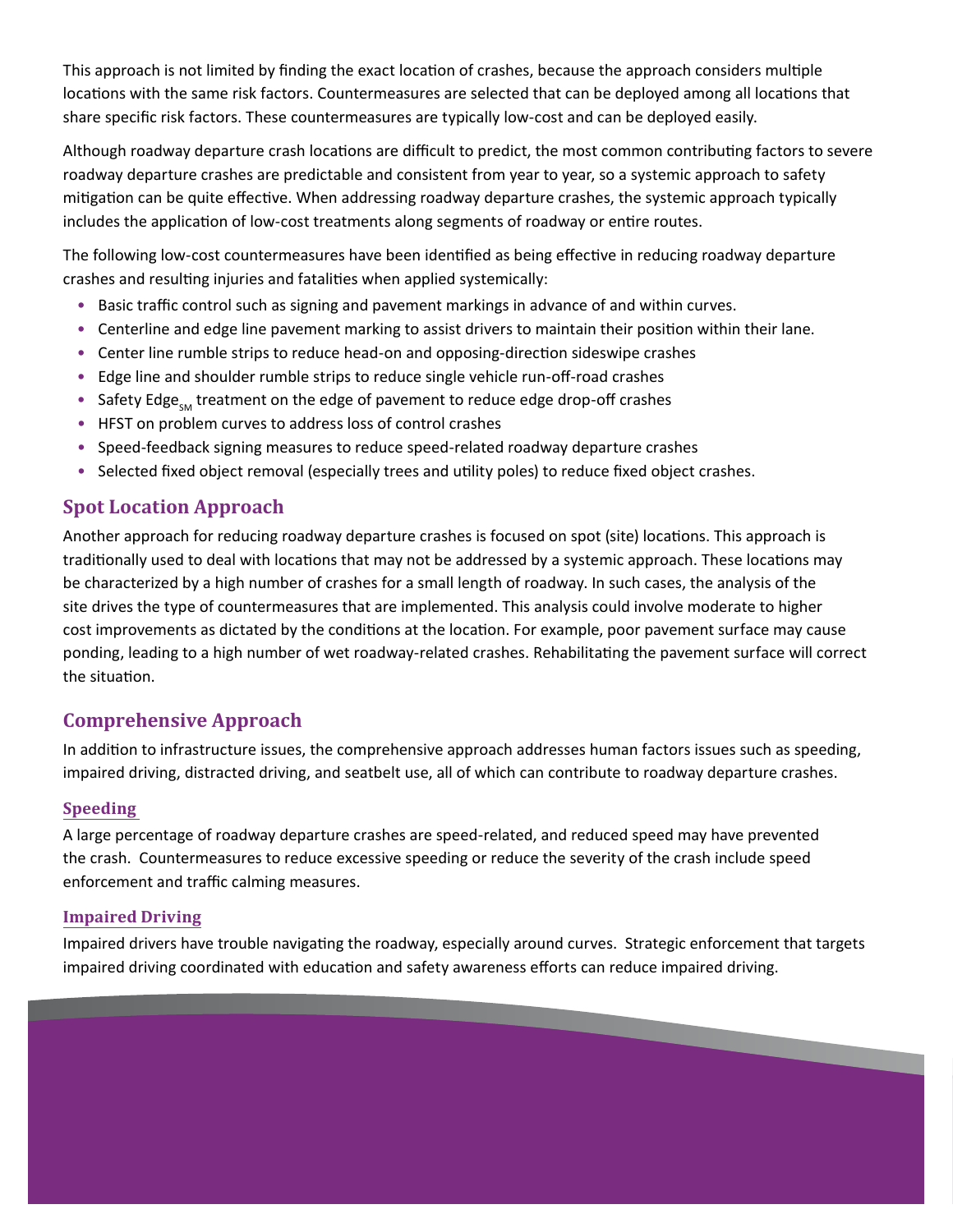#### **Distracted Driving**

Similar to impaired drivers, distracted drivers have trouble navigating horizontal curves and can drift out of their lane when distracted (e.g., texting, cell phone use, radio, passenger distractions, drowsiness). Treatments include rumble strips and flashing beacons at curves combined with targeted enforcement.

#### **Seatbelt Use**

Seatbelts have been proven to save lives, yet the percentage of use—especially in rural areas—remains very low in some parts of the country. Education and enforcement can help increase seatbelt use, which in turn can reduce the severity of crashes when they occur.

### **Resources**

Resources available to learn more about strategies to reduce roadway departure crashes on local rural roads include the following:



Federal Highway Administration, "Highway Safety Improvement Program (HSIP) website." Available at: http://safety.fhwa.dot.gov/hsip



Federal Highway Administration, *Roadway Departure Safety: A Manual for Local Rural Road Owners*, FHWA-SA-11-09 (Washington, DC: [2011\). Available at: http://safety.fhwa.dot.gov/](http://safety.fhwa.dot.gov/local_rural/training/fhwasa1109/) local\_rural/training/fhwasa1109/



Federal Highway Administration, *Safety Evaluation of Improved Curve Delineation*, FHWA-HRT-09-046 (Washington, DC: 2009). [Available at: http://www.tfhrc.gov/safety/](http://www.tfhrc.gov/safety/ pubs/09046/index.htm) pubs/09046/index.htm



Federal Highway Administration, "Highway Safety Facts and Statistics" website. Available at: http://safety.fhwa.dot.gov/facts\_stats/



Federal Highway Administration, *Low Cost Treatments for Horizontal Curve Safety*, FHWA-SA-07-002 (Washington, D.C.: 2006). Available at: [http://safety.fhwa.dot.gov/roadway\\_dept/](http://safety.fhwa.dot.gov/roadway _dept/ horicurves/fhwasa07002) horicurves/fhwasa07002



Federal Highway Administration, "Road Safety Audits" web page. Available at: http://safety.fhwa.dot.gov/rsa/



Federal Highway Administration, "High Risk Rural Roads Program (HRRRP) website." [Available at: http://safety.fhwa.dot.gov/](http://safety.fhwa.dot.gov/safetealu/memos/memo051906.cfm) safetealu/memos/memo051906.cfm



Federal Highway Administration, "Guidance Memorandum on Consideration and Implementation of Proven Safety [Countermeasures." Available at: http://safety.](http://safety.fhwa.dot.gov/policy/memo071008) fhwa.dot.gov/policy/memo071008

T.L. McNinch and T.K. Colling, "Traffic Safety Education for Nonengineers," Public Roads, May/June 2009: 32-38. Available at: [http://www.fhwa.dot.gov/publications/](http://www.fhwa.dot.gov/publications/publicroads/09june/05.cfm) publicroads/09june/05.cfm



Federal Highway Administration, "Crash Modifications Factors Clearinghouse" website. Available at: http://www.cmfclearinghouse.org/



National Highway Traffic Safety Administration, Center for Statistics and Analysis, "Fatality Analysis Reporting System (FARS)." Available at: http://www-fars.nhtsa.dot.gov/Main/index.aspx



National Local Technical Assistance Program (LTAP) website. Available at: http://www.ltap.org